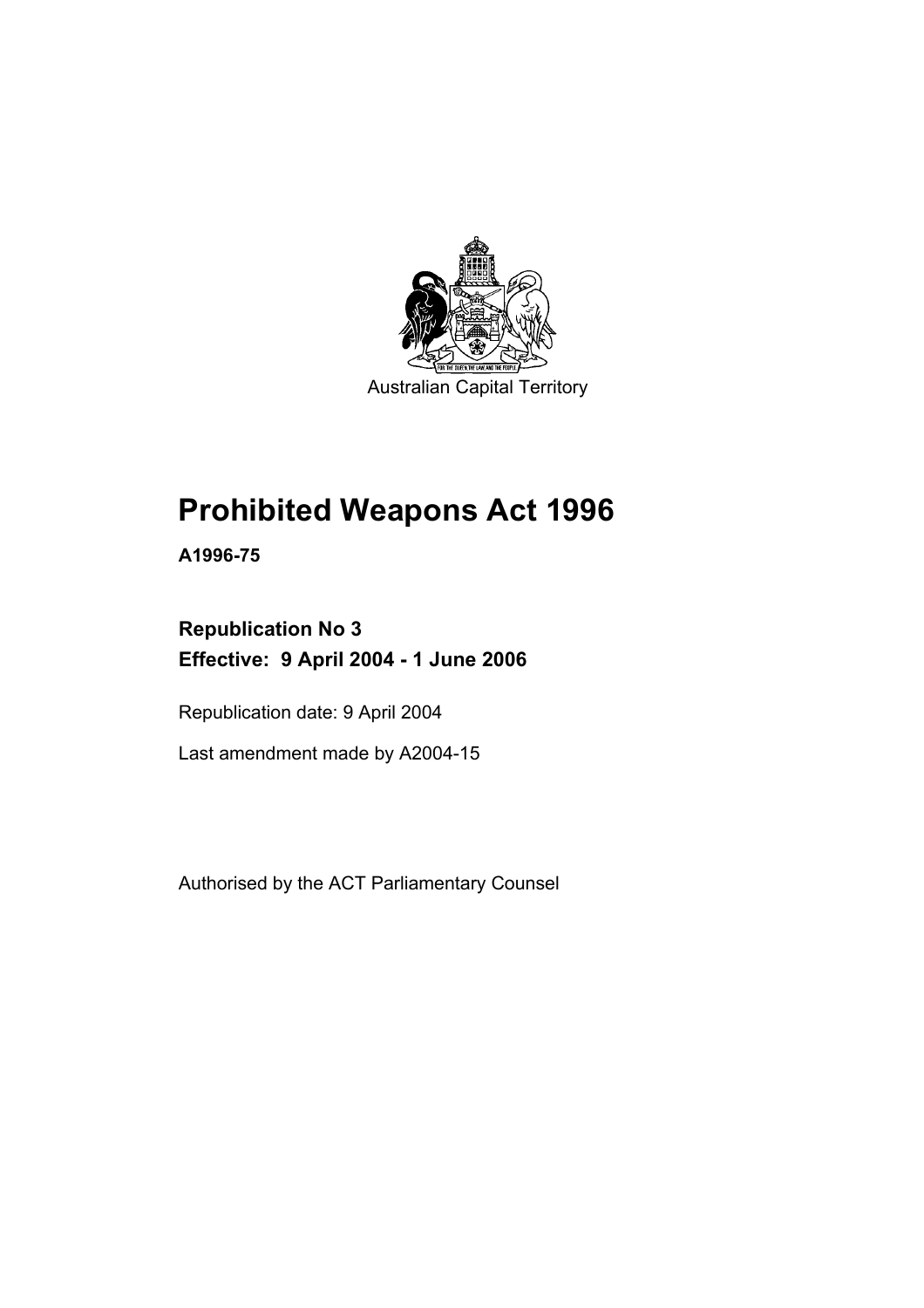#### **About this republication**

#### **The republished law**

This is a republication of the *Prohibited Weapons Act 1996* (including any amendment made under the *Legislation Act 2001*, part 11.3 (Editorial changes)) as in force on 9 April 2004*.* It also includes any amendment, repeal or expiry affecting the republished law to 9 April 2004.

The legislation history and amendment history of the republished law are set out in endnotes 3 and 4.

#### **Kinds of republications**

The Parliamentary Counsel's Office prepares 2 kinds of republications of ACT laws (see the ACT legislation register at www.legislation.act.gov.au):

- authorised republications to which the *Legislation Act 2001* applies
- unauthorised republications.

The status of this republication appears on the bottom of each page.

#### **Editorial changes**

The *Legislation Act 2001*, part 11.3 authorises the Parliamentary Counsel to make editorial amendments and other changes of a formal nature when preparing a law for republication. Editorial changes do not change the effect of the law, but have effect as if they had been made by an Act commencing on the republication date (see *Legislation Act 2001*, s 115 and s 117). The changes are made if the Parliamentary Counsel considers they are desirable to bring the law into line, or more closely into line, with current legislative drafting practice.

This republication does not include amendments made under part 11.3 (see endnote 1).

#### **Uncommenced provisions and amendments**

If a provision of the republished law has not commenced or is affected by an uncommenced amendment, the symbol  $\vert \mathbf{U} \vert$  appears immediately before the provision heading. The text of the uncommenced provision or amendment appears only in the last endnote.

#### **Modifications**

If a provision of the republished law is affected by a current modification, the symbol  $\mathbf{M}$ appears immediately before the provision heading. The text of the modifying provision appears in the endnotes. For the legal status of modifications, see *Legislation Act 2001*, section 95.

#### **Penalties**

The value of a penalty unit for an offence against this republished law at the republication date is—

- (a) if the person charged is an individual—\$100; or
- (b) if the person charged is a corporation—\$500.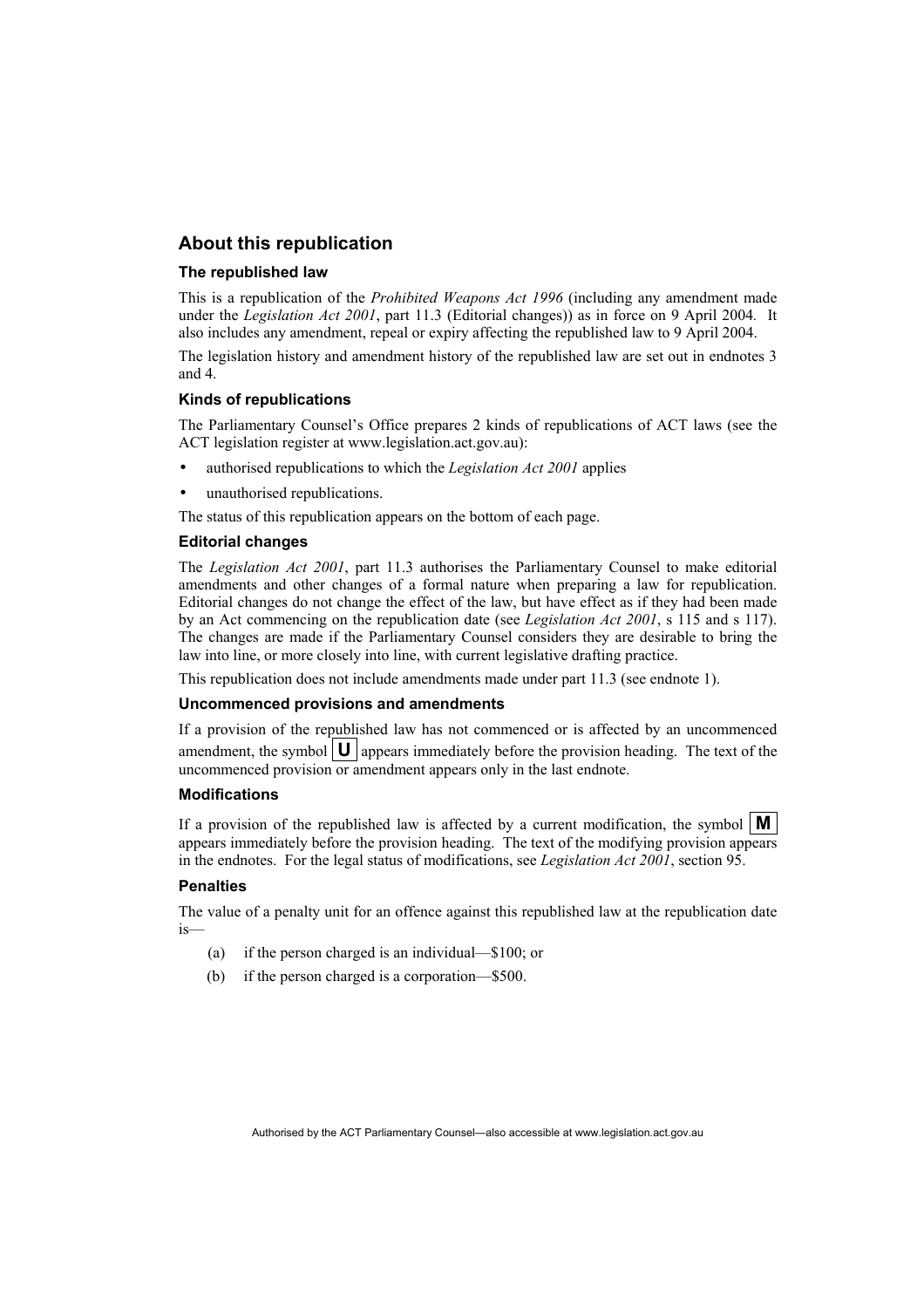

# **Prohibited Weapons Act 1996**

# **Contents**

|                   |                                                        | Page       |  |
|-------------------|--------------------------------------------------------|------------|--|
| Part 1            | <b>Preliminary</b>                                     |            |  |
| 1                 | Short title                                            | 2          |  |
| 3                 | Interpretation for Act                                 | 2          |  |
| 4                 | Application of Act                                     | 3          |  |
| Part 2            | Prohibited weapons and prohibited articles             |            |  |
| 5                 | Possession or use of prohibited weapons                | 5          |  |
| 6                 | Possession of prohibited articles                      |            |  |
| 7                 | Inspection of prohibited weapons or articles by police |            |  |
| 8                 | Delivery to police by unauthorised holders             |            |  |
| Part 3            | <b>Permits</b>                                         |            |  |
| 9                 | <b>Permits</b>                                         | 7          |  |
| 11                | Contravention of conditions                            |            |  |
| $12 \overline{ }$ | Production of permit                                   | 7          |  |
| R <sub>3</sub>    | Prohibited Weapons Act 1996                            | contents 1 |  |
| 09/04/04          | Effective: 09/04/04-01/06/06                           |            |  |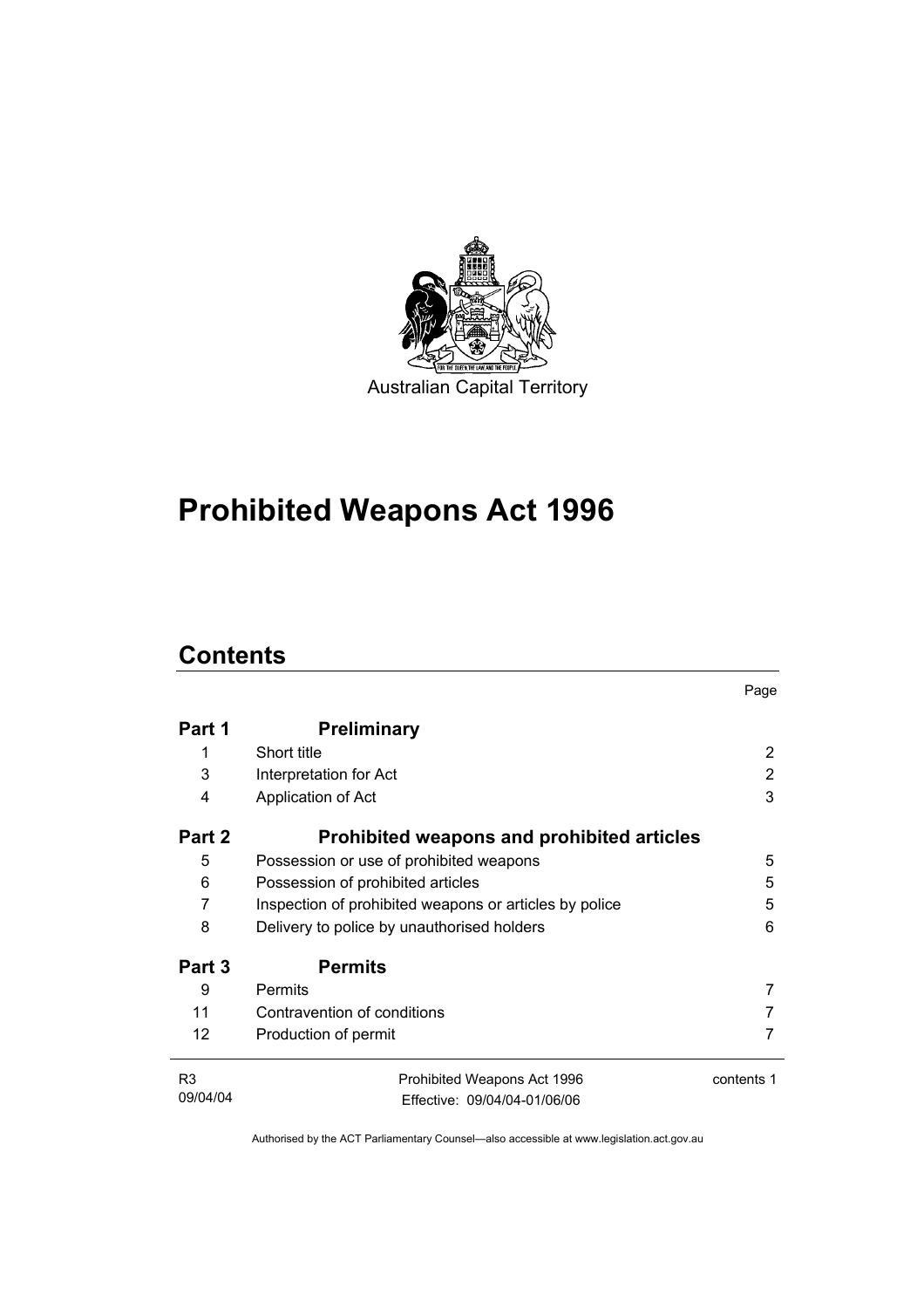|        |                                                                    | Page |
|--------|--------------------------------------------------------------------|------|
| 13     | Surrender of cancelled permit                                      | 8    |
| 14     | Review of decisions                                                | 8    |
| Part 4 | <b>Miscellaneous</b>                                               |      |
| 15     | Information to be supplied                                         | 9    |
| 16     | Disposal of surrendered or seized prohibited weapons or prohibited |      |
|        | articles                                                           | 9    |
| 17     | Evidentiary provisions                                             | 10   |
| 18     | Approved forms                                                     | 10   |
| 19     | Regulation-making power                                            | 10   |

| <b>Schedule 1</b> | <b>Prohibited weapons</b> |  |
|-------------------|---------------------------|--|
|-------------------|---------------------------|--|

|   | About the endnotes     | 15 |
|---|------------------------|----|
| 2 | Abbreviation key       | 15 |
| 3 | Legislation history    | 16 |
| 4 | Amendment history      | 16 |
| 5 | Earlier republications | 17 |

contents 2 **Prohibited Weapons Act 1996** Effective: 09/04/04-01/06/06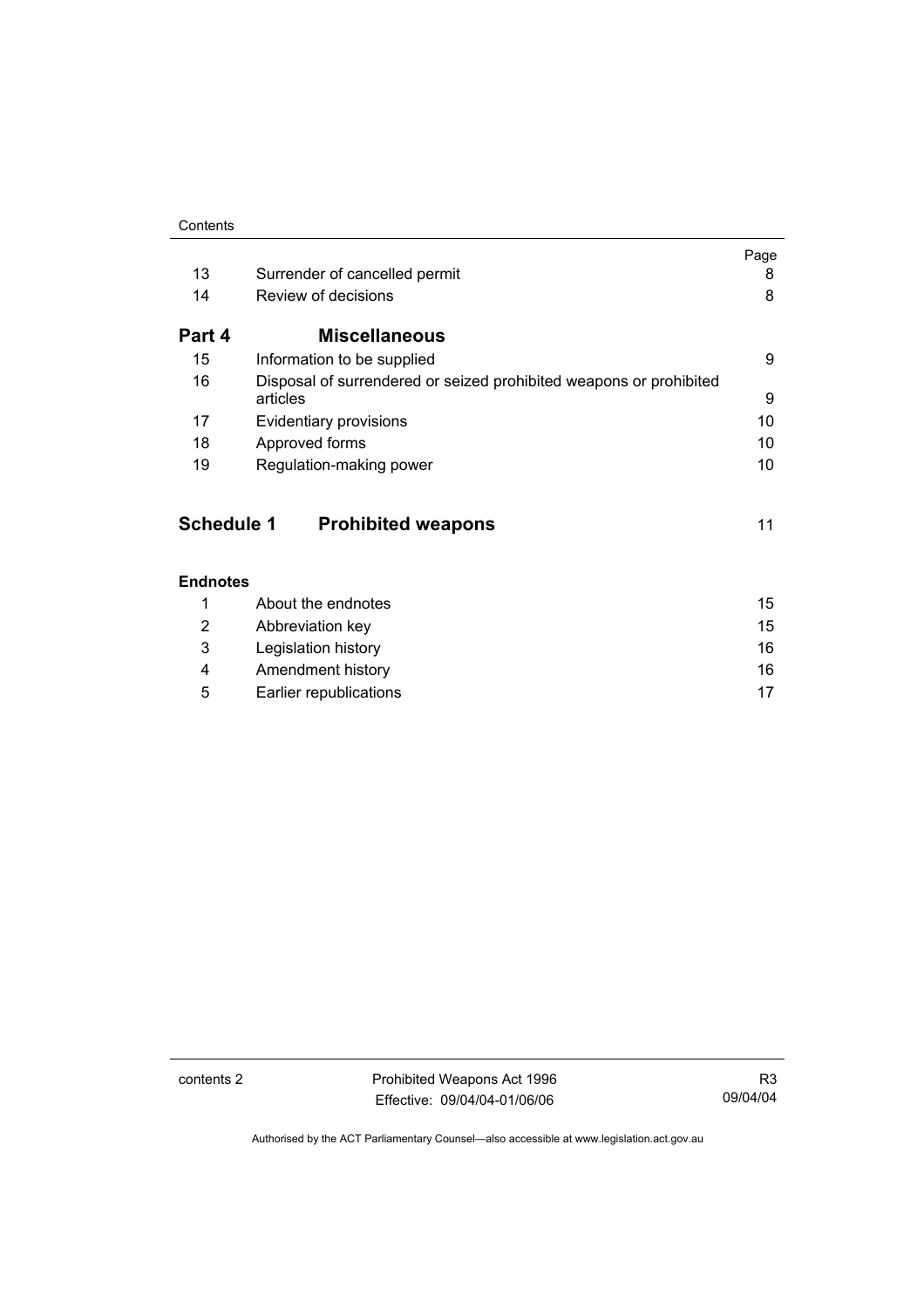

# **Prohibited Weapons Act 1996**

An Act to prohibit the possession of certain dangerous weapons and other articles, and for related purposes

R3 09/04/04

I

Prohibited Weapons Act 1996 Effective: 09/04/04-01/06/06

page 1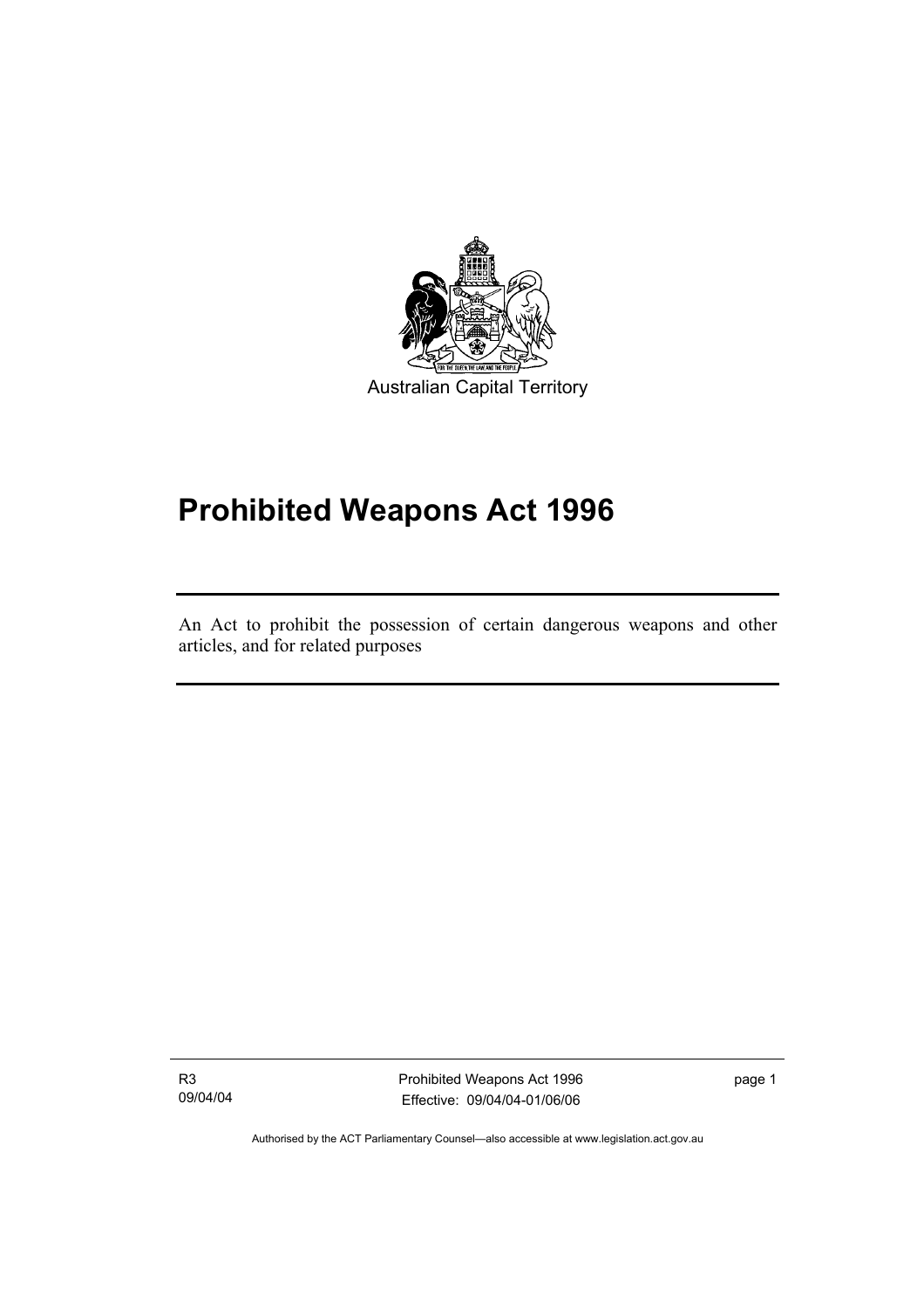#### **Part 1** Preliminary

Section 1

### **Part 1** Preliminary

#### **1 Short title**

This Act may be cited as the *Prohibited Weapons Act 1996.*

#### **3 Interpretation for Act**

- (1) In this Act:
	- *Note* A definition applies except so far as the contrary intention appears (see *Legislation Act 2001*, s 155).

*firearm*—see the *Firearms Act 1996*.

*permit* means a permit in force under part 3.

*prohibited article* means any article that is declared by the regulations to be a prohibited article.

*prohibited weapon* means any weapon or thing specified in schedule 1.

- (2) For this Act—
	- (a) anything that would be a prohibited weapon or prohibited article if it did not have something missing from it, or a defect or obstruction in it, is to be regarded as a prohibited weapon or prohibited article; and
	- (b) if parts of a prohibited weapon or prohibited article are in the possession of, or being carried by, 2 or more persons—each of them is to be regarded as possessing or carrying the weapon or article.
- (3) For this Act, a person is to be taken to have possession of a prohibited weapon or prohibited article if the person knowingly—
	- (a) has custody of the weapon or article; or
	- (b) has the weapon or article in the custody of another person; or

R3 09/04/04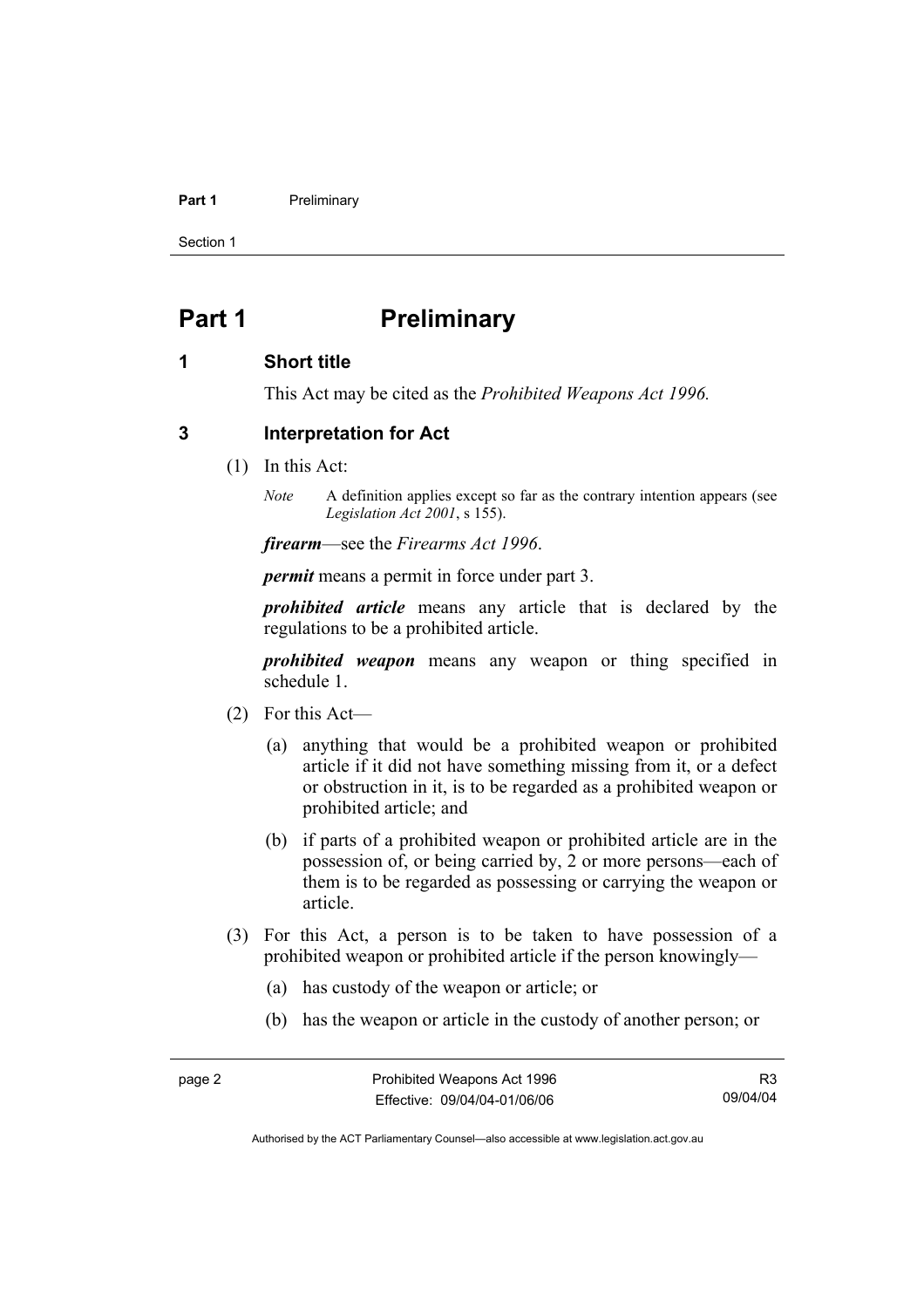- (c) has the weapon or article in or on any premises, place, vehicle vessel or aircraft, whether or not belonging to or occupied by the person.
- (4) The Executive may make regulations amending schedule 1—
	- (a) by adding the name or a description of a weapon or article; or
	- (b) by amending a name or description of a weapon or article for the purpose of more accurately describing the weapon or article concerned.

### **4 Application of Act**

A person does not commit an offence against this Act only because of something done by the person while acting in the ordinary course of the person's duties as a member of—

- (a) the Australian Federal Police or a police force of a State or another Territory; or
- (b) the Defence Force; or
- (c) a visiting force within the meaning of the *Defence (Visiting Forces) Act 1963* (Cwlth); or
- (d) the Australian Cadet Corps established under the *Defence Act 1903* (Cwlth); or
- (e) a member of the council of the Australian War Memorial or of the staff of the memorial who, in the exercise of his or her functions and duties in accordance with the *Australian War Memorial Act 1980* (Cwlth), has in his or her possession a prohibited weapon, forming part of the memorial collection within the meaning of that Act; or
- (f) a member of the council of the National Museum of Australia or of the staff of the museum who, in the exercise of his or her functions and duties in accordance with the *National Museum of Australia Act 1980* (Cwlth), has in his or her possession a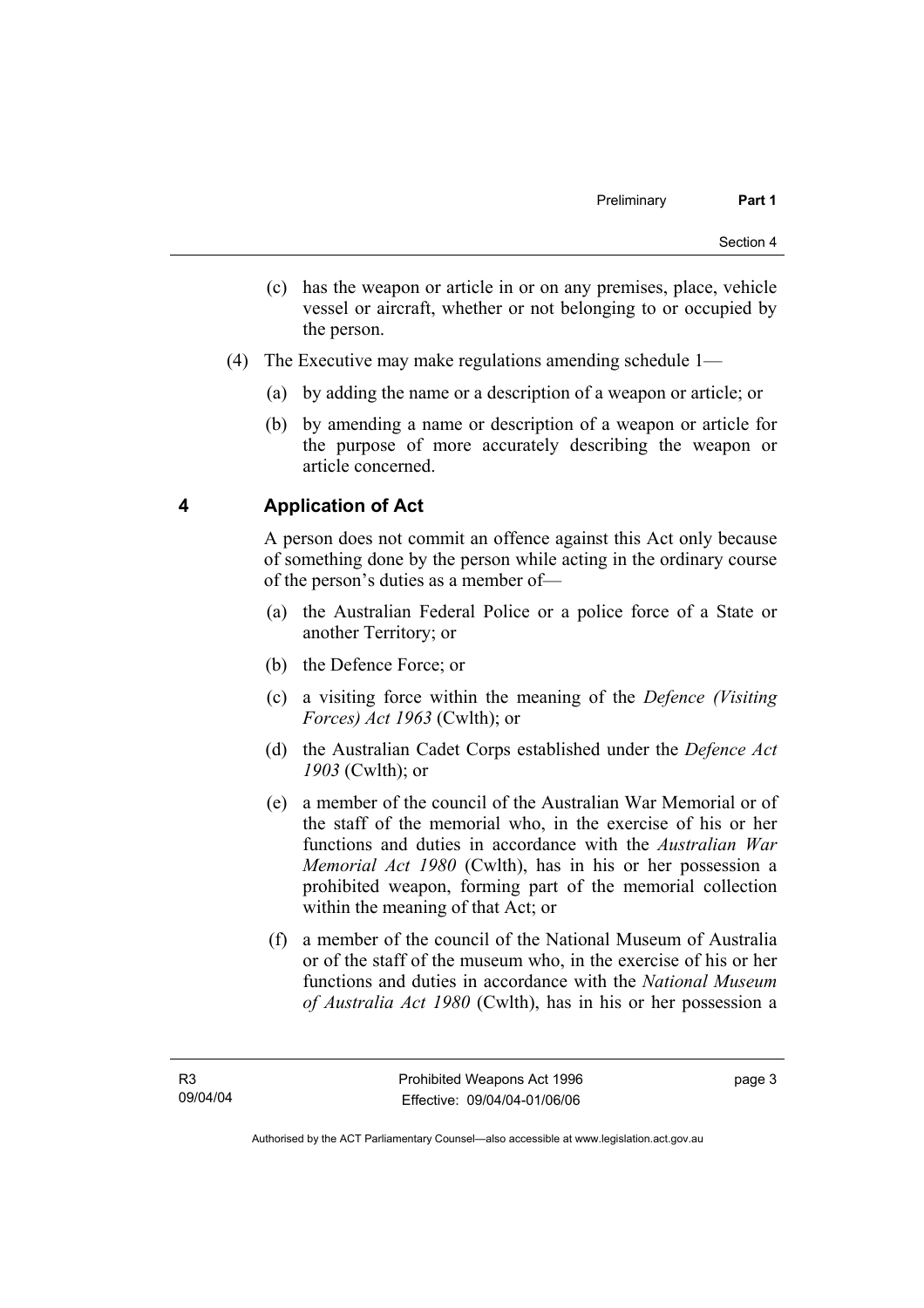#### Part 1 **Preliminary**

#### Section 4

prohibited weapon forming part of the memorial collection under that Act.

*Note* A reference to an Act includes a reference to the statutory instruments made or in force under the Act, including regulations and permits (see *Legislation Act 2001*, s 104).

page 4 **Prohibited Weapons Act 1996** Effective: 09/04/04-01/06/06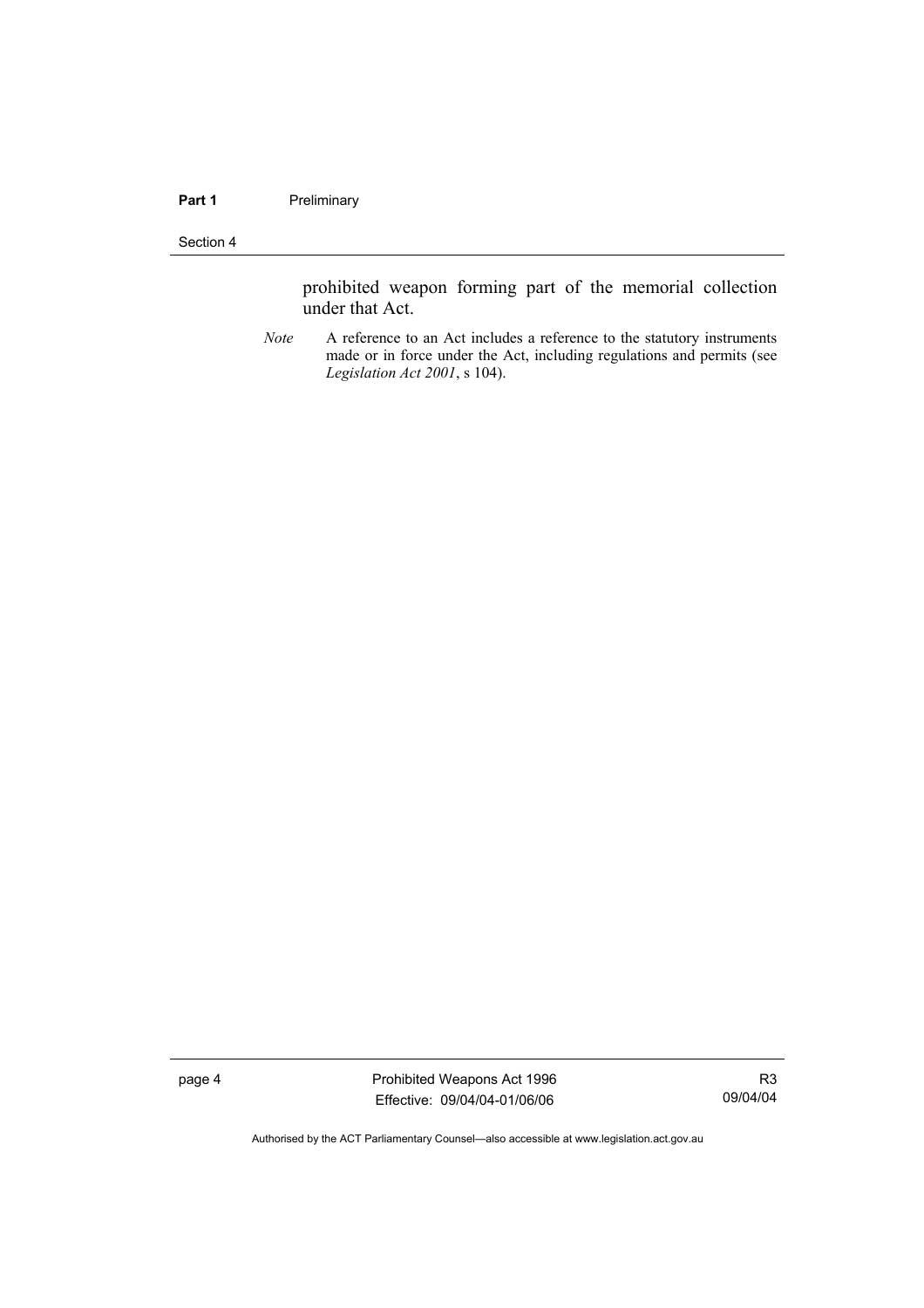# **Part 2 Prohibited weapons and prohibited articles**

#### **5 Possession or use of prohibited weapons**

 (1) A person shall not possess or use a prohibited weapon unless authorised to do so by this Act.

Maximum penalty: 100 penalty units, imprisonment for 1 year or both.

(2) In subsection (1):

*use* includes fire or explode and, whether or not the weapon concerned is capable of being fired or exploded, cause a reasonable belief that it will be fired or exploded.

#### **6 Possession of prohibited articles**

A person shall not possess or use a prohibited article unless authorised to do so by this Act.

Maximum penalty: 50 penalty units, imprisonment for 6 months or both.

#### **7 Inspection of prohibited weapons or articles by police**

- (1) A person who possesses a prohibited weapon or prohibited article shall, on demand made by a police officer at any time, produce for inspection by that officer—
	- (a) the weapon or article; and
	- (b) any permit that authorises the person to possess the weapon or article.

Maximum penalty: 50 penalty units.

page 5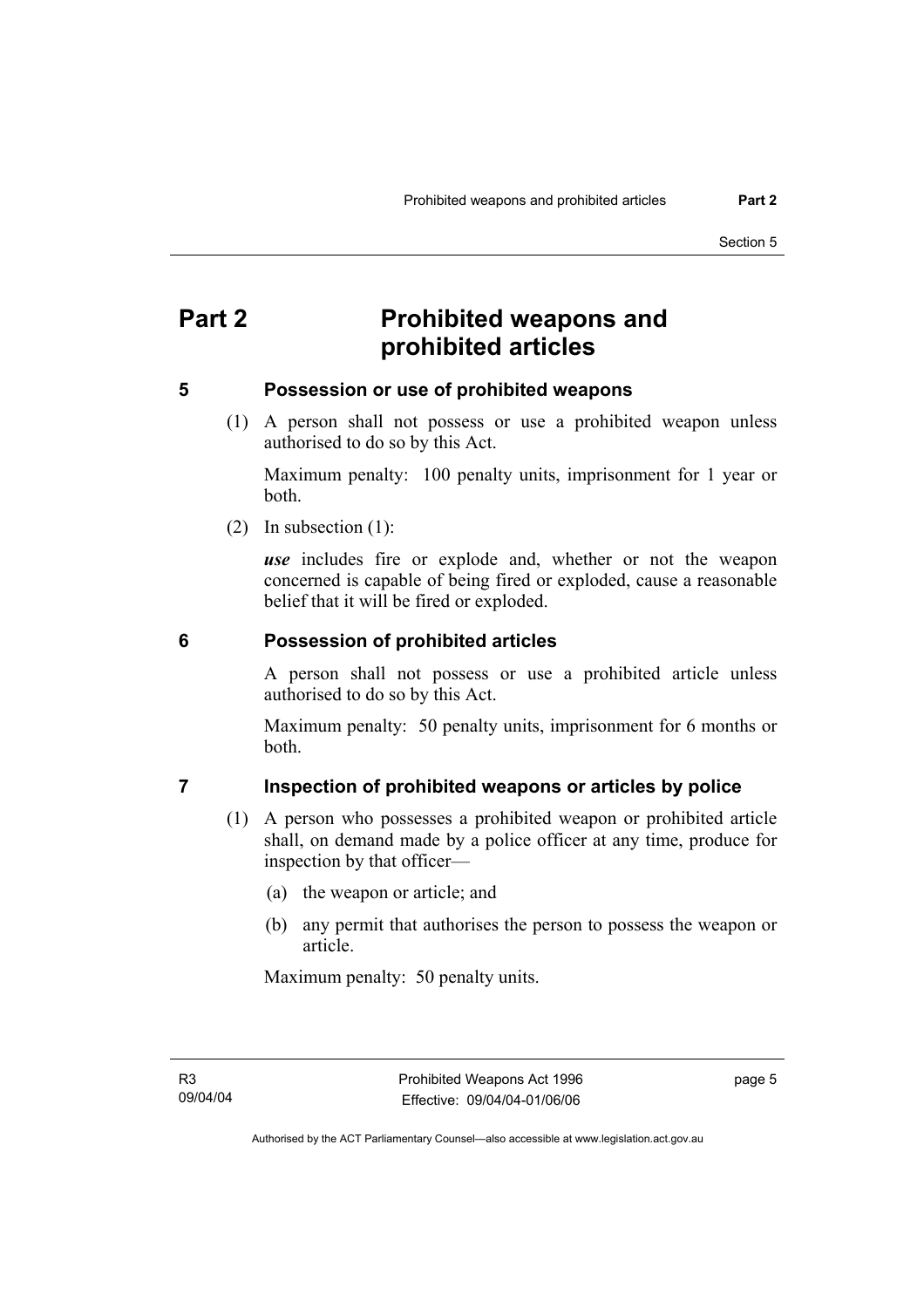Section 8

- (2) A person commits an offence against subsection (1) only if the police officer, when making the demand, explains to the person that failure to comply with the demand is an offence against this Act.
- (3) In subsection (1), a reference to a *prohibited weapon* or a *prohibited article* includes a reference to a part of a prohibited weapon or a prohibited article.

#### **8 Delivery to police by unauthorised holders**

- (1) A person who—
	- (a) comes into possession of a prohibited weapon or a prohibited article, but is not authorised by or under this Act to possess the weapon or article; or
	- (b) possesses a prohibited weapon or a prohibited article and ceases to be so authorised to possess the weapon or article;

shall, within 7 days after coming into possession of the weapon or article or ceasing to be so authorised to possess it, deliver the weapon or article to—

- (c) a person who is authorised by a permit to possess it; or
- (d) a police officer.

Maximum penalty: 50 penalty units, imprisonment for 6 months or both.

 (2) A person does not contravene any other provision of this Act just by delivering or surrendering anything in accordance with this section or by accepting its delivery.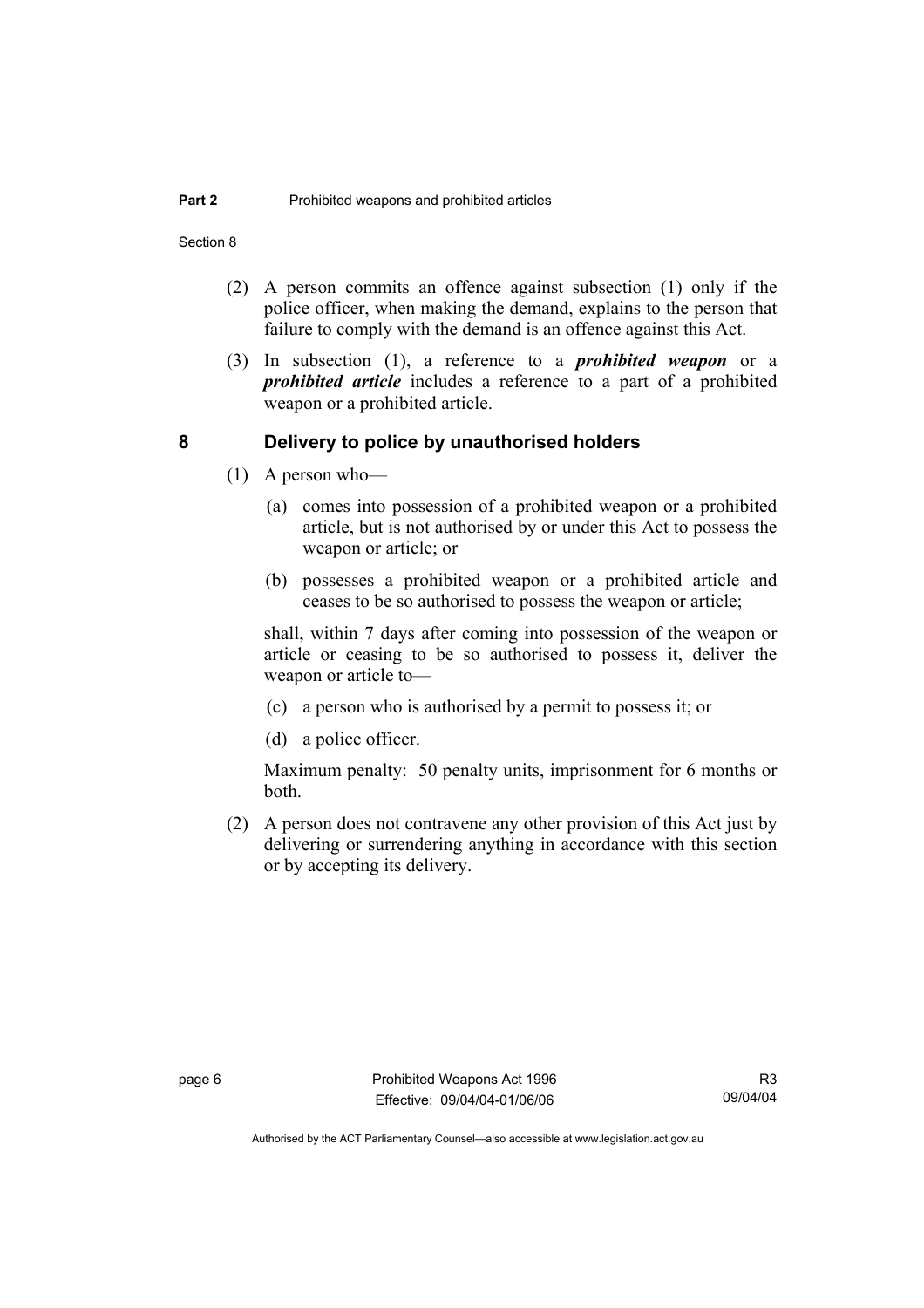# **Part 3 Permits**

#### **9 Permits**

- (1) The registrar may issue a permit authorising—
	- (a) the possession or the possession and use of a prohibited weapon; or
	- (b) the possession of a prohibited article.
- (2) The regulations may provide for mandatory or discretionary grounds for refusing the issue of a permit.
- (3) A permit may be issued subject to conditions.
- (4) The conditions may provide for the expiration of the permit, limit the authority it confers and impose requirements on the person to whom the permit is issued.
- (5) The registrar may, for any reason the registrar considers sufficient, cancel a permit by causing written notice of its cancellation to be served on the person to whom the permit was issued.
- (6) A person to whom a permit was issued may surrender the permit for cancellation.

#### **11 Contravention of conditions**

A person to whom a permit is issued shall not contravene any requirement made by the conditions of a permit.

Maximum penalty: 50 penalty units.

#### **12 Production of permit**

- (1) A person to whom a permit is issued shall, on demand of a police officer at any time—
	- (a) produce the permit for inspection by the police officer if the person has the permit in his or her possession; or

| <b>R3</b> | Prohibited Weapons Act 1996  | page 7 |
|-----------|------------------------------|--------|
| 09/04/04  | Effective: 09/04/04-01/06/06 |        |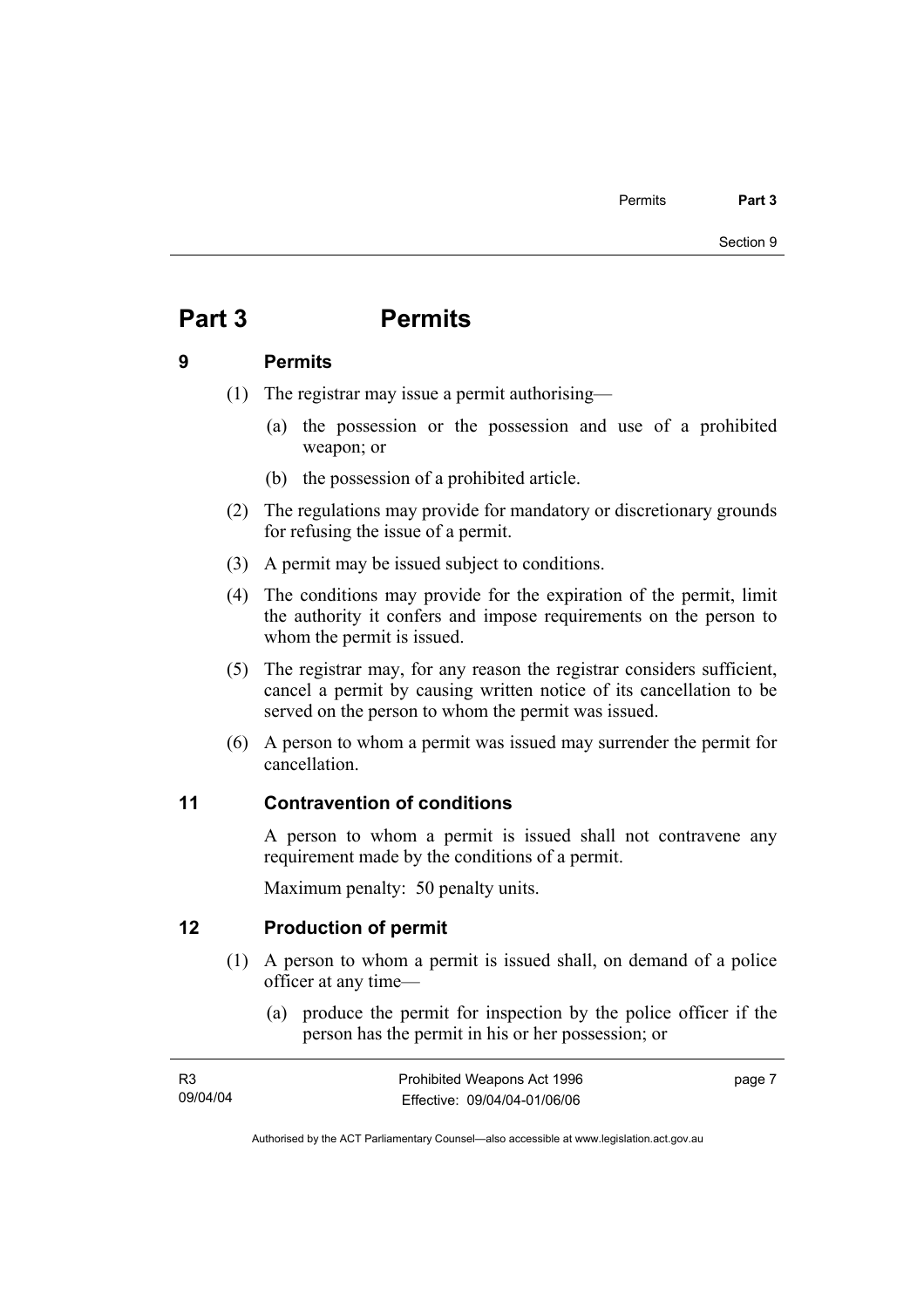#### **Part 3** Permits

Section 13

 (b) state the person's full name and usual place of residence to the police officer.

Maximum penalty: 50 penalty units, imprisonment for 6 months or both.

 (2) A person commits an offence against subsection (1) only if the police officer, when making the demand, explains to the person that failure to comply with the demand is an offence against this Act.

#### **13 Surrender of cancelled permit**

If a permit is cancelled or expires, the person to whom it was issued shall within 7 days of that cancellation or expiry, surrender it to the registrar.

Maximum penalty: 50 penalty units, imprisonment for 6 months or both.

#### **14 Review of decisions**

- (1) Application may be made to the administrative appeals tribunal for a review of a decision of the registrar—
	- (a) refusing to issue a permit under section 9 (1); or
	- (b) cancelling a permit under section 9 (5).
- (2) If the registrar makes a decision of the kind referred to in subsection (1), the registrar shall cause written notice of the decision to be given to the applicant or permit holder.
- (3) A notice under subsection (2) shall be in accordance with the requirements of the code of practice in force under the *Administrative Appeals Tribunal Act 1989*, section 25B (1).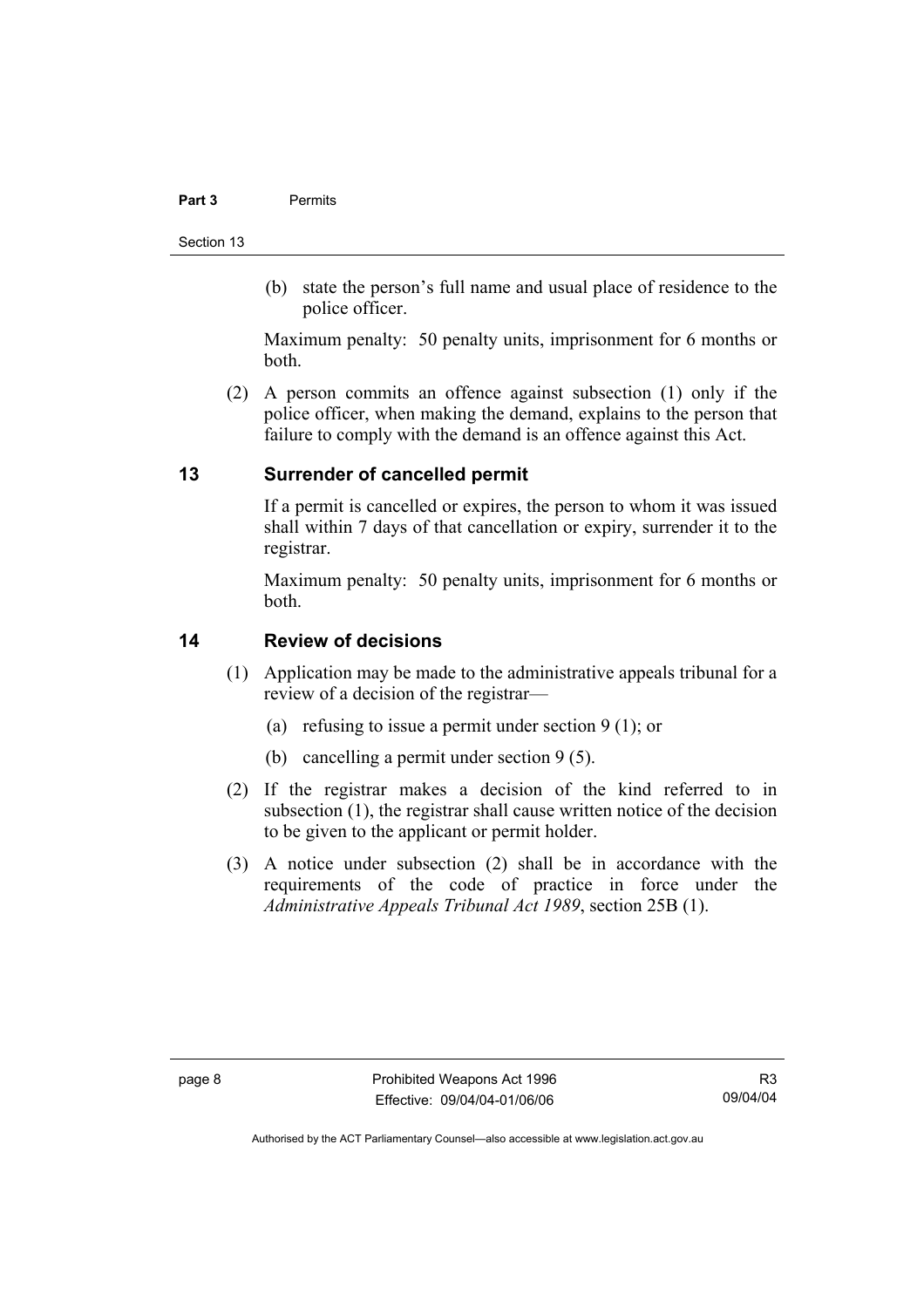# **Part 4 Miscellaneous**

#### **15 Information to be supplied**

A person who has possession of a prohibited weapon or prohibited article acquired from another person shall, on demand made by a police officer at any time, inform the police officer of—

- (a) the name and address of the person from whom the weapon or article was acquired; and
- (b) the date on which it was acquired.

Maximum penalty: 50 penalty units.

#### **16 Disposal of surrendered or seized prohibited weapons or prohibited articles**

- (1) A magistrate may, on application by a police officer or by any person who claims to be the owner of a prohibited weapon or prohibited article surrendered to or seized by a police officer in accordance with this Act, order that the weapon or article—
	- (a) be forfeited to the Territory; or
	- (b) be returned to the person claiming to be the owner of the weapon or article; or
	- (c) be otherwise disposed of in such manner as the court thinks fit.
- (2) If a person is found guilty of an offence against this Act and a weapon or article has been seized by a police officer in connection with the offence, the court which makes the finding of guilt is taken to have ordered that the weapon or article be forfeited to the Territory.
- (3) A weapon or article forfeited under subsection (2) may be destroyed.

page 9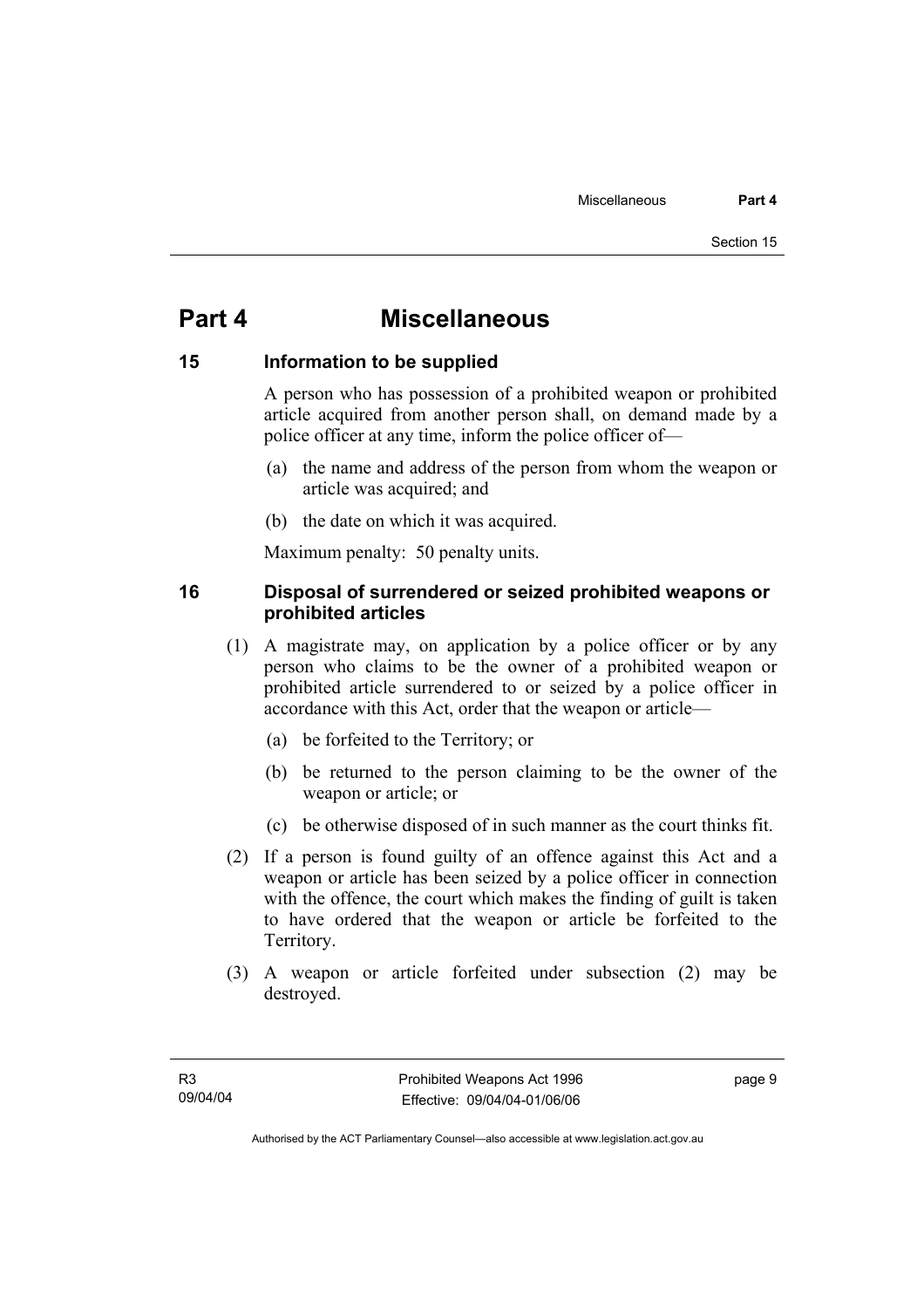#### **Part 4** Miscellaneous

Section 17

#### **17 Evidentiary provisions**

A certificate signed by the registrar certifying that—

- (a) a specified person was or was not, on a day or during a specified period, the holder of a permit (or of a permit for a specified prohibited weapon or prohibited article); or
- (b) a permit was issued subject to specified conditions; or
- (c) an article is or is not of a type for the time being approved by the registrar for section 3 (1), definition of *prohibited article*, paragraph (a) or for schedule 1, item 14;

is evidence of the matters contained in the certificate.

#### **18 Approved forms**

- (1) The Minister may, in writing, approve forms for this Act.
- (2) If the Minister approves a form for a particular purpose, the approved form must be used for that purpose.
- (3) An approved form is a notifiable instrument.

*Note* A notifiable instrument must be notified under the *Legislation Act 2001*.

#### **19 Regulation-making power**

- (1) The Executive may make regulations for this Act.
	- *Note* Regulations must be notified, and presented to the Legislative Assembly, under the *Legislation Act 2001*.
- (2) The regulations may prescribe offences for contraventions of the regulations and prescribe maximum penalties of not more than 10 penalty units for offences against the regulations.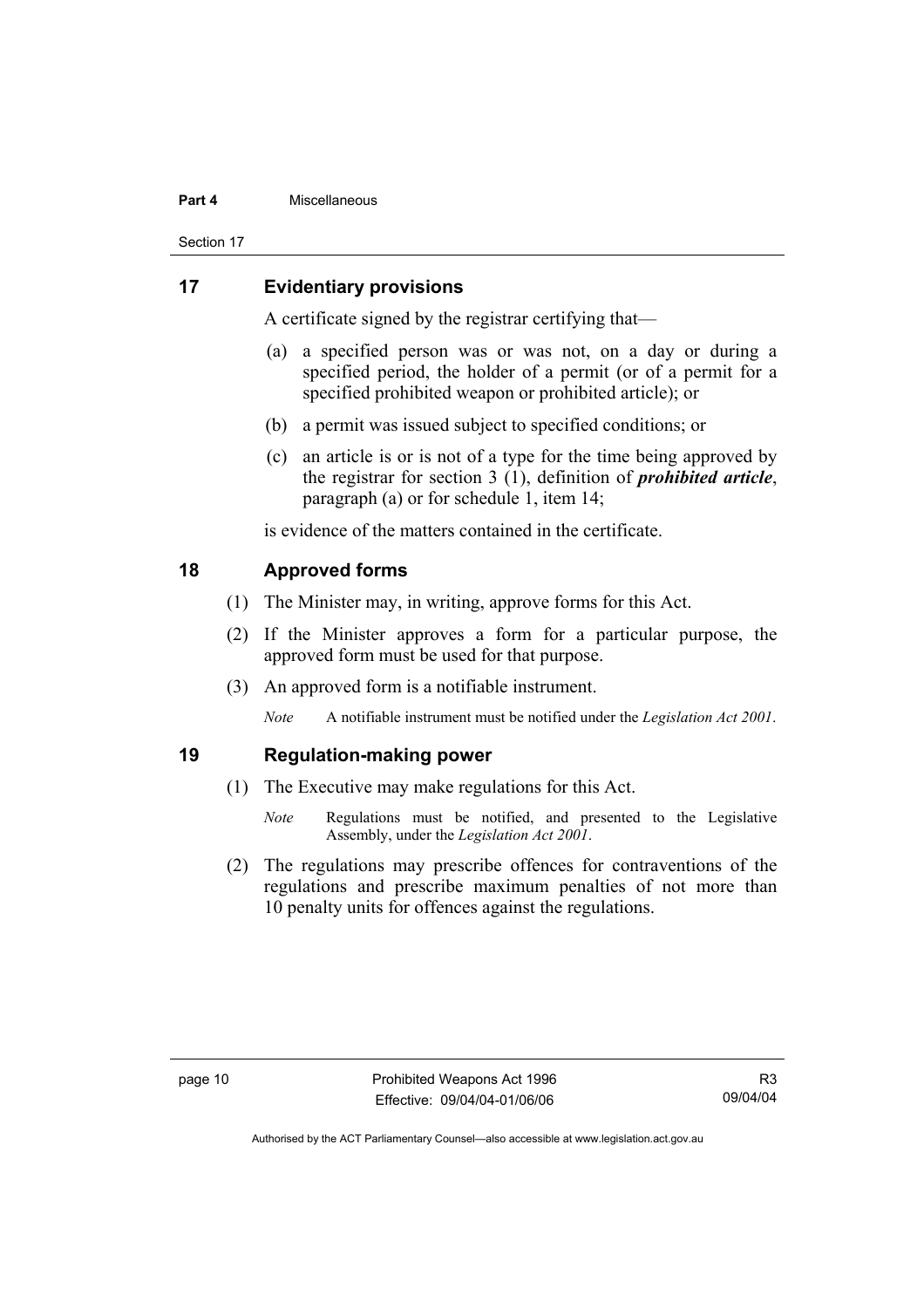# **Schedule 1 Prohibited weapons**

(see s 3)

| column 1<br>item | column <sub>2</sub><br>description                 |                                                                                                                |  |
|------------------|----------------------------------------------------|----------------------------------------------------------------------------------------------------------------|--|
| 1                | Any explosive, incendiary, irritant or poison gas— |                                                                                                                |  |
|                  | (a)                                                | bomb; or                                                                                                       |  |
|                  | (b)                                                | grenade; or                                                                                                    |  |
|                  | (c)                                                | rocket having a propellant charge of more than<br>$100g$ ; or                                                  |  |
|                  | (d)                                                | missile having an explosive or incendiary charge of<br>more than 7g; or                                        |  |
|                  | (e)                                                | mine;                                                                                                          |  |
|                  | or a similar device.                               |                                                                                                                |  |
| 2                | An article being-                                  |                                                                                                                |  |
|                  | (a)                                                | a rimfire magazine with a capacity of more than 15<br>rounds; or                                               |  |
|                  | (b)                                                | a centre-fire self-loading rifle magazine, or shotgun<br>magazine, with a capacity of more than 5 rounds; or   |  |
|                  | (c)                                                | a shotgun tubular magazine extension to extend the<br>capacity of a shotgun magazine to more than 5<br>rounds. |  |
| 3                |                                                    | A spear gun having an overall length of less than 45cm.                                                        |  |
| 4                |                                                    | A crossbow other than a crossbow manufactured before<br>1 January 1900.                                        |  |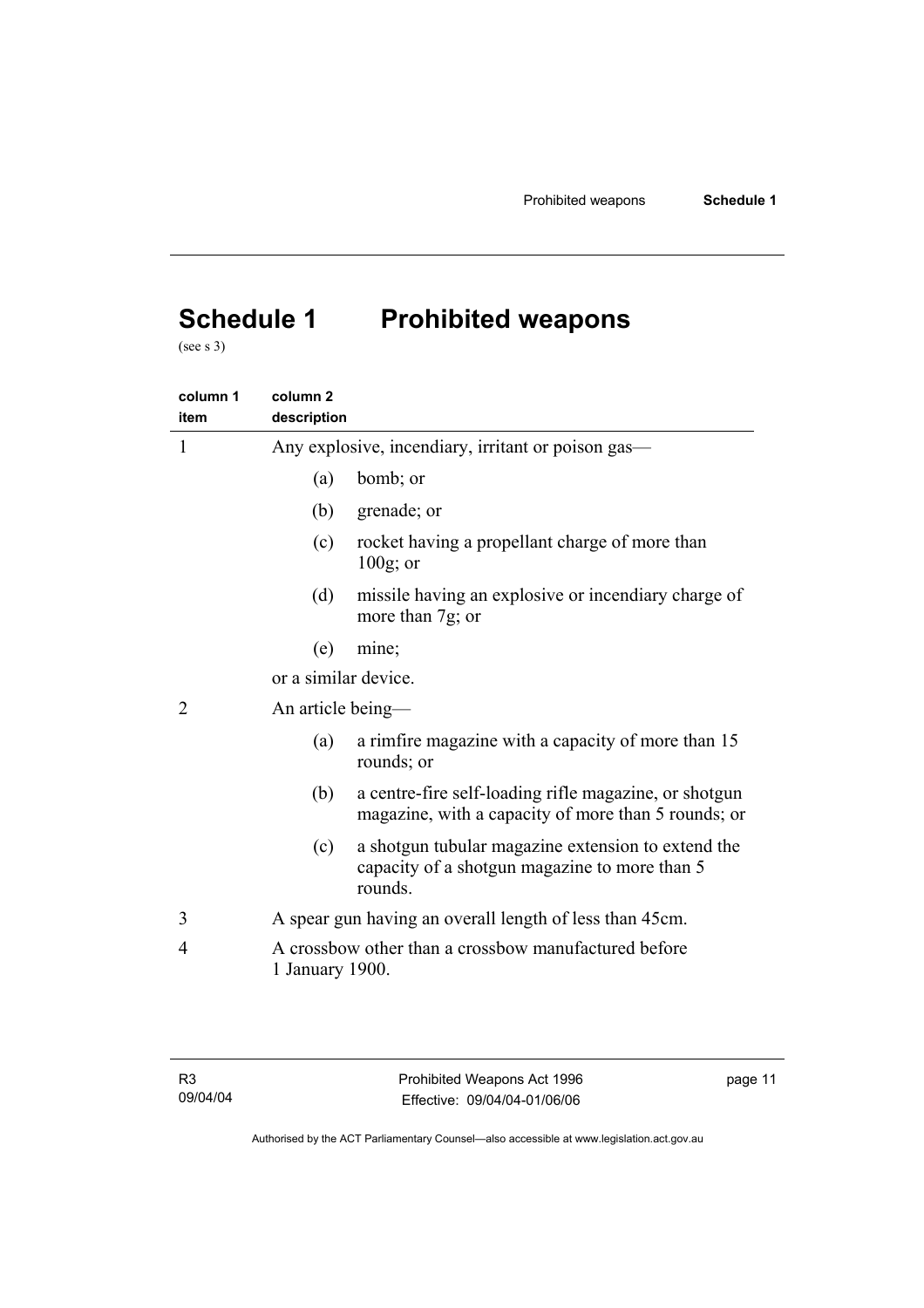#### **Schedule 1** Prohibited weapons

| column 1<br>item | column <sub>2</sub><br>description                                                                                                                                                                                                                  |  |
|------------------|-----------------------------------------------------------------------------------------------------------------------------------------------------------------------------------------------------------------------------------------------------|--|
| 5                | A knife commonly known as a flick knife that has a blade that<br>opens automatically by gravity or centrifugal force or by any<br>pressure applied to a button, spring or device in or attached to<br>the handle of the knife.                      |  |
| 6                | A sheath knife that has a sheath that withdraws into its handle<br>by gravity or centrifugal force or if pressure is applied to a<br>button, spring or device attached to or forming part of the<br>sheath, handle or blade of the knife.           |  |
| 7                | A walking stick or walking cane containing a sword.                                                                                                                                                                                                 |  |
| 8                | A riding crop containing a knife or stiletto.                                                                                                                                                                                                       |  |
| 9                | A device known as a Taser Self-Defence weapon or any<br>similar device                                                                                                                                                                              |  |
| 10               | A device known as an Urban Skinner push dagger or any<br>similar device.                                                                                                                                                                            |  |
| 11               | A butterfly knife or any similar device.                                                                                                                                                                                                            |  |
| 12               | A knife commonly known as a star knife or any similar device.                                                                                                                                                                                       |  |
| 13               | A flame thrower of military design or similar device.                                                                                                                                                                                               |  |
| 14               | A device known as a Farallon Shark Dart or any similar device<br>that is designed to expel, on contact, any gas or other substance<br>capable of causing bodily harm and that is reasonably capable<br>of being carried concealed about the person. |  |
| 15               | A device known as a Saunders 'Falcon' Hunting Sling or any<br>other article or device in the nature of a hunting sling, catapult<br>or slingshot that is designed for use with, or a component part<br>of which is, a brace that—                   |  |
|                  | fits or rests on the forearm or on another part of the<br>(a)<br>body of the user; and                                                                                                                                                              |  |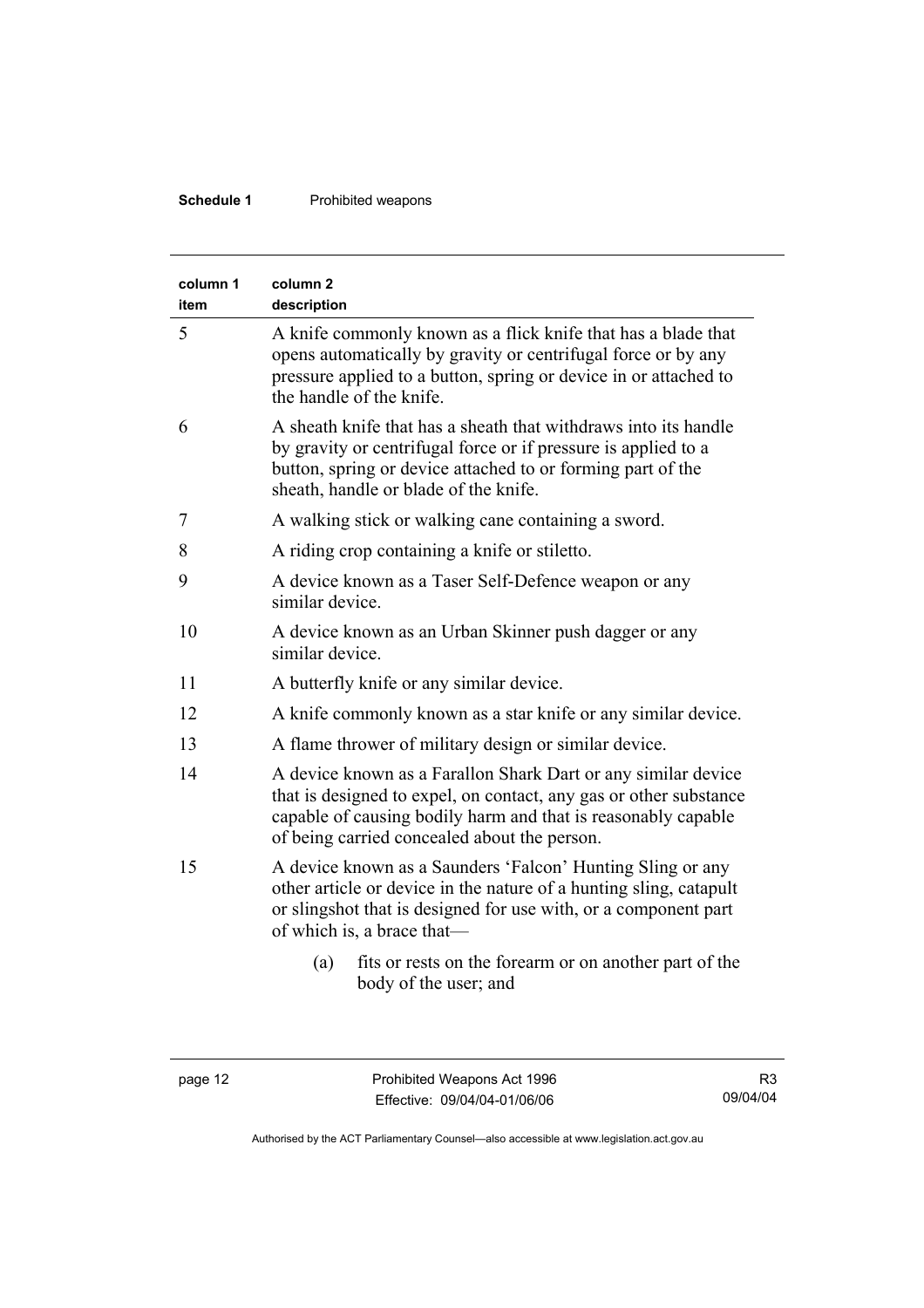| column 1<br>item | column <sub>2</sub><br>description                                                                                                                  |  |
|------------------|-----------------------------------------------------------------------------------------------------------------------------------------------------|--|
|                  | supports the wrist against the tension of elastic<br>(b)<br>material used to propel a projectile.                                                   |  |
| 16               | An article known as the 'Bowen Knife Belt' or any article of<br>similar design capable of concealing or disguising a knife or<br>any like article.  |  |
| 17               | Any article or device of a type commonly known as a<br>knuckleduster or metal knuckles or any article or device made<br>or adapted for use as such. |  |
| 18               | A sap glove.                                                                                                                                        |  |
| 19               | A studded glove.                                                                                                                                    |  |
| 20               | Any blowgun capable of projecting a dart.                                                                                                           |  |
| 21               | Any dart capable of being projected from a blowgun.                                                                                                 |  |
| 22               | A mace or any similar article other than a ceremonial mace<br>made for and used solely as a symbol of authority on<br>ceremonial occasions.         |  |
| 23               | Any article or device in the form of a flail in which the striking<br>part is armed with spikes or studded with any protruding<br>matter.           |  |
| 24               | A whip the lash of which is comprised wholly or partly of any<br>form of metal.                                                                     |  |
| 25               | A cat-o'-nine-tails or any similar article or device whether or<br>not it has nine lashes.                                                          |  |
| 26               | An article commonly known as kung fu sticks, otherwise<br>known as a nunchaku, or any similar article.                                              |  |
| 27               | A side-handled baton or any similar device.                                                                                                         |  |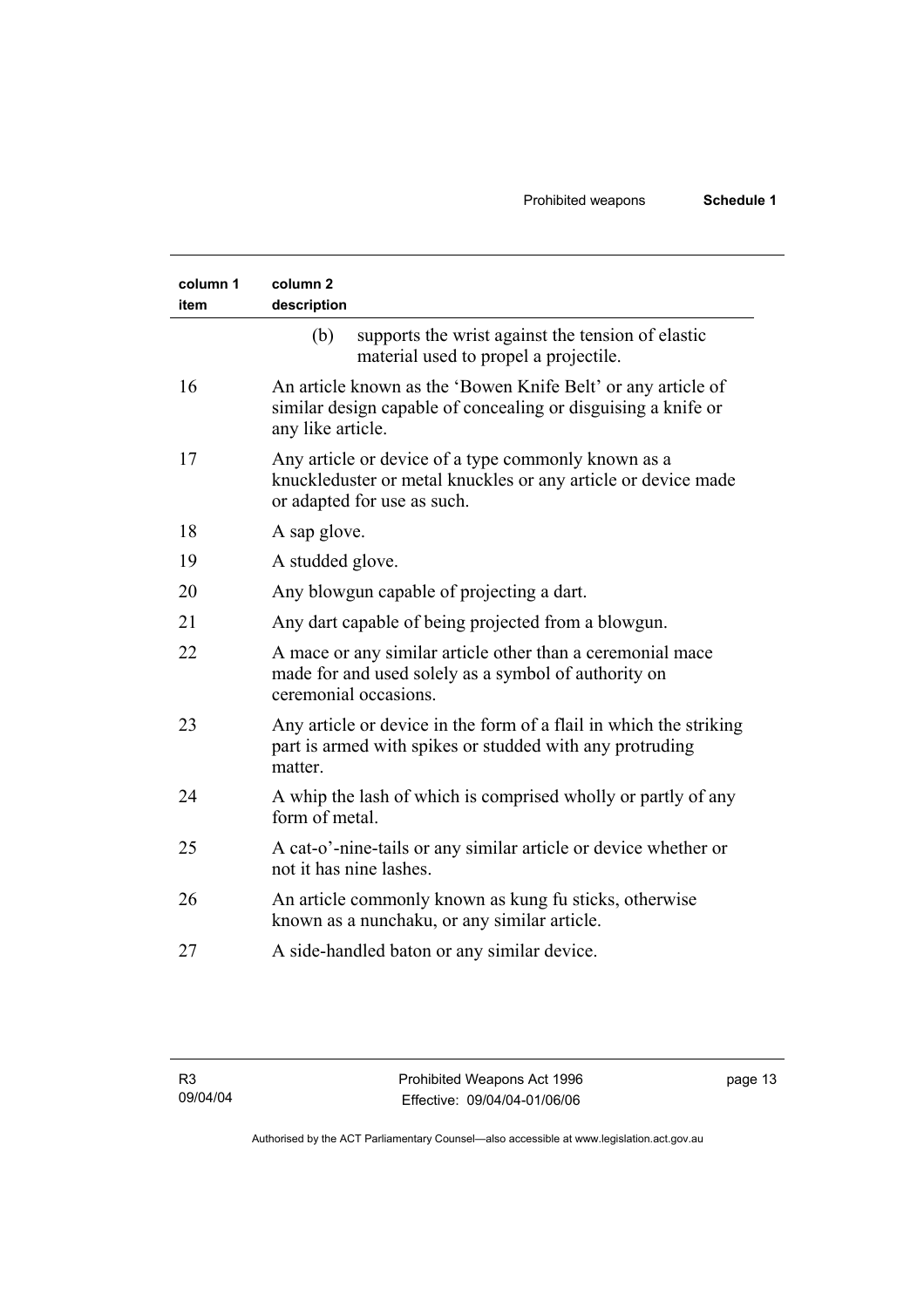#### **Schedule 1** Prohibited weapons

| column 1<br>item | column <sub>2</sub><br>description                                                                                                                                                                                                                     |                                                       |
|------------------|--------------------------------------------------------------------------------------------------------------------------------------------------------------------------------------------------------------------------------------------------------|-------------------------------------------------------|
| 28               | Anything designed or intended as a defence or antipersonnel<br>spray that is capable of discharging by any means any irritant<br>matter (not being an irritant matter referred to in item 29) in<br>liquid, powder, gas or chemical form.              |                                                       |
| 29               | Anything designed or intended as a defence or antipersonnel<br>spray that is capable of discharging by any means any irritant<br>matter comprising or containing any 1 or more of the following<br>substances in liquid, powder, gas or chemical form: |                                                       |
|                  | (a)                                                                                                                                                                                                                                                    | chloroacetophenone, known as CN;                      |
|                  | (b)                                                                                                                                                                                                                                                    | orthochlorobenzalmalononitrile, known as CS;          |
|                  | (c)                                                                                                                                                                                                                                                    | dypenylaminechloroarsone, known as DM or<br>Adamsite; |
|                  | (d)                                                                                                                                                                                                                                                    | oleoresin capsicum, known as OC.                      |
| 30               | A ballistic knife (other than a ballistic knife that propels a<br>projectile by means of an explosive) or any similar device.                                                                                                                          |                                                       |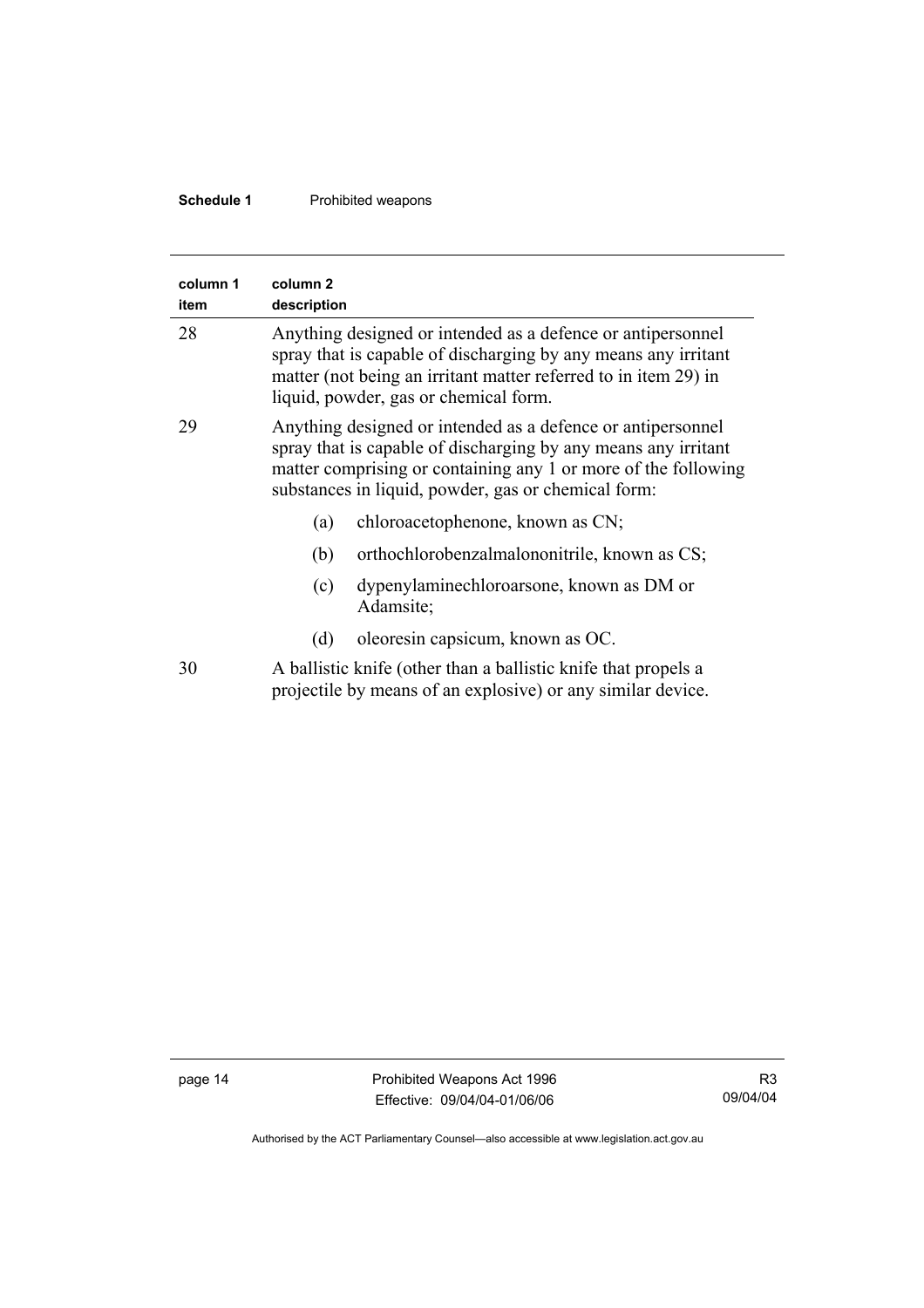### **Endnotes**

#### **1 About the endnotes**

Amending and modifying laws are annotated in the legislation history and the amendment history. Current modifications are not included in the republished law but are set out in the endnotes.

Not all editorial amendments made under the *Legislation Act 2001*, part 11.3 are annotated in the amendment history. Full details of any amendments can be obtained from the Parliamentary Counsel's Office.

Uncommenced amending laws and expiries are listed in the legislation history and the amendment history. These details are underlined. Uncommenced provisions and amendments are not included in the republished law but are set out in the last endnote.

If all the provisions of the law have been renumbered, a table of renumbered provisions gives details of previous and current numbering.

The endnotes also include a table of earlier republications.

| $ord = ordinance$<br>$am = amended$<br>$amdt = amendment$<br>$ch = chapter$<br>$cl = clause$<br>$def = definition$<br>$dict = dictionary$<br>disallowed = disallowed by the Legislative<br>Assembly<br>$div = division$<br>$exp = expires/expired$<br>$Gaz = Gazette$<br>$hdg = heading$<br>IA = Interpretation Act 1967<br>ins = inserted/added<br>$LA =$ Legislation Act 2001<br>$LR =$ legislation register<br>LRA = Legislation (Republication) Act 1996<br>$mod = modified/modification$<br>$o = order$ | orig = original<br>par = paragraph/subparagraph<br>$pres = present$<br>$prev = previous$<br>$(\text{prev}) = \text{previously}$<br>$pt = part$<br>$r = rule/subrule$<br>reg = regulation/subregulation<br>$renum = renumbered$<br>$reloc = relocated$<br>$R[X]$ = Republication No<br>$RI = reissue$<br>s = section/subsection<br>$sch = schedule$<br>$sdiv = subdivision$<br>$sub =$ substituted<br>SL = Subordinate Law<br>underlining = whole or part not commenced |
|--------------------------------------------------------------------------------------------------------------------------------------------------------------------------------------------------------------------------------------------------------------------------------------------------------------------------------------------------------------------------------------------------------------------------------------------------------------------------------------------------------------|------------------------------------------------------------------------------------------------------------------------------------------------------------------------------------------------------------------------------------------------------------------------------------------------------------------------------------------------------------------------------------------------------------------------------------------------------------------------|
| om = omitted/repealed                                                                                                                                                                                                                                                                                                                                                                                                                                                                                        | or to be expired                                                                                                                                                                                                                                                                                                                                                                                                                                                       |

#### **2 Abbreviation key**

R3 09/04/04 Prohibited Weapons Act 1996 Effective: 09/04/04-01/06/06

page 15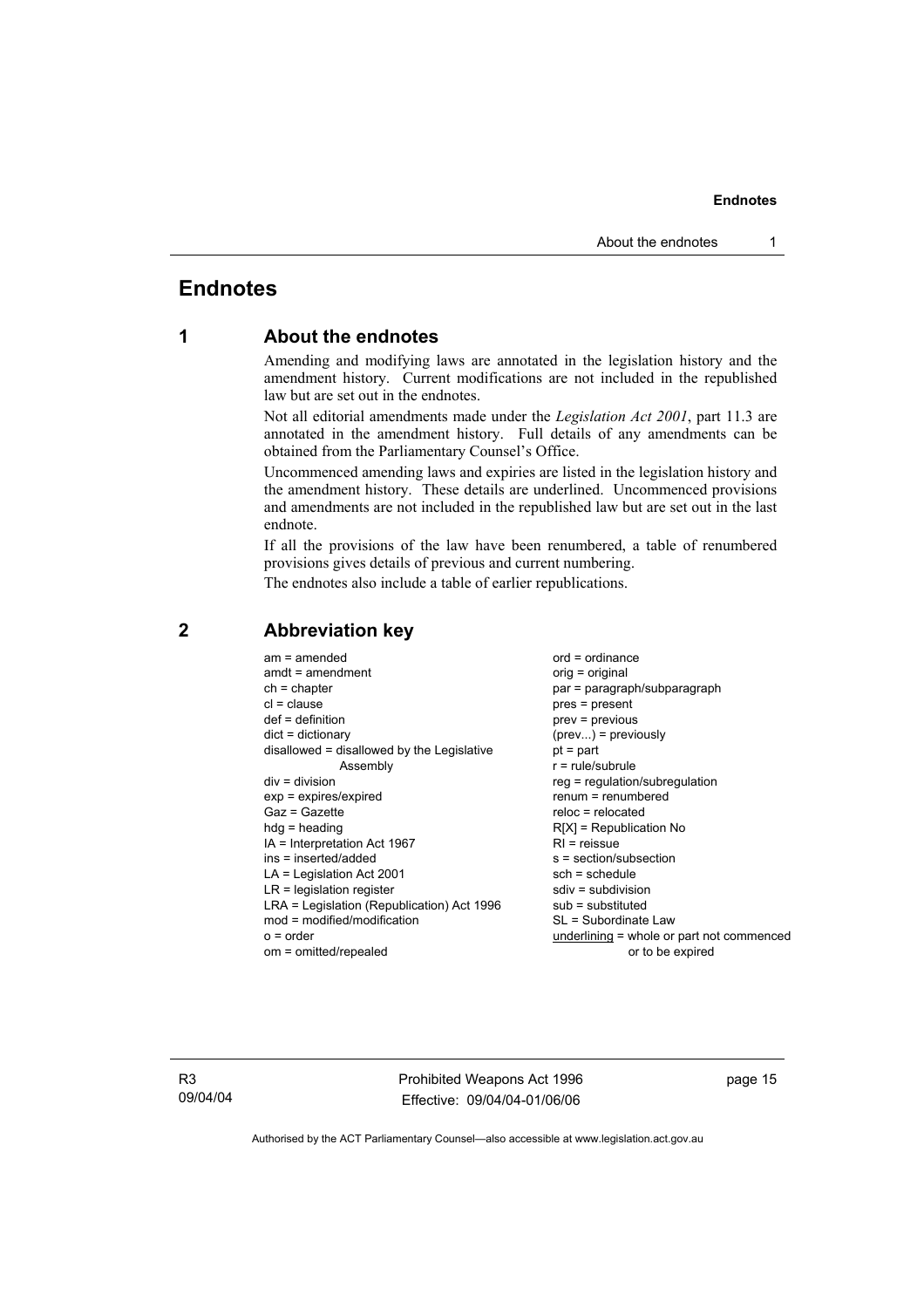| 3 | Legislation history |
|---|---------------------|
|---|---------------------|

# **3 Legislation history**

|   |                                                                                                                                                                                                                                                 | Prohibited Weapons Act 1996 No 75<br>notified 20 December 1996 (Gaz 1998 No S328)<br>s 1, s 2 commenced 20 December 1996 (s 2 (1))<br>remainder commenced 22 May 1997 (s 2 (2) and Gaz 1997 No S140)                |  |  |
|---|-------------------------------------------------------------------------------------------------------------------------------------------------------------------------------------------------------------------------------------------------|---------------------------------------------------------------------------------------------------------------------------------------------------------------------------------------------------------------------|--|--|
|   | as amended by                                                                                                                                                                                                                                   |                                                                                                                                                                                                                     |  |  |
|   | Prohibited Weapons Regulations 1997 SL No 12<br>notified 19 May 1997 (Gaz 1997 No S137)<br>commenced 22 May 1997 (s 2)                                                                                                                          |                                                                                                                                                                                                                     |  |  |
|   | S65)                                                                                                                                                                                                                                            | Legislation (Consequential Amendments) Act 2001 No 44 pt 301<br>notified 26 July 2001 (Gaz 2001 No 30)<br>s 1, s 2 commenced 26 July 2001 (IA s 10B)<br>pt 301 commenced 12 September 2001 (s 2 and see Gaz 2001 No |  |  |
|   | <b>Criminal Code (Theft, Fraud, Bribery and Related Offences)</b><br>Amendment Act 2004 A2004-15 sch 2 pt 2.71<br>notified LR 26 March 2004<br>s 1, s 2 commenced 26 March 2004 (LA s 75 (1))<br>sch 2 pt 2.71 commenced 9 April 2004 (s 2 (1)) |                                                                                                                                                                                                                     |  |  |
| 4 | <b>Amendment history</b>                                                                                                                                                                                                                        |                                                                                                                                                                                                                     |  |  |
|   | Commencement<br>s 2                                                                                                                                                                                                                             | om 2001 No 44 amdt 1.3294                                                                                                                                                                                           |  |  |
|   | <b>Application of Act</b><br>s <sub>4</sub>                                                                                                                                                                                                     | am 2001 No 44 amdt 1.3295, amdt 1.3296                                                                                                                                                                              |  |  |
|   | s 5                                                                                                                                                                                                                                             | Possession or use of prohibited weapons<br>am 2001 No 44 amdt 1.3297                                                                                                                                                |  |  |
|   | Possession of prohibited articles<br>s 6                                                                                                                                                                                                        | am 2001 No 44 amdt 1.3298                                                                                                                                                                                           |  |  |
|   | s 10                                                                                                                                                                                                                                            | Applications-false or misleading particulars<br>om A2004-15 amdt 2.148                                                                                                                                              |  |  |
|   | <b>Approved forms</b><br>s 18                                                                                                                                                                                                                   | sub 2001 No 44 amdt 1.3299<br>(4)-(7) exp 12 September 2002 (s 18 (7))                                                                                                                                              |  |  |
|   |                                                                                                                                                                                                                                                 |                                                                                                                                                                                                                     |  |  |

page 16 **Prohibited Weapons Act 1996** Effective: 09/04/04-01/06/06

R3 09/04/04